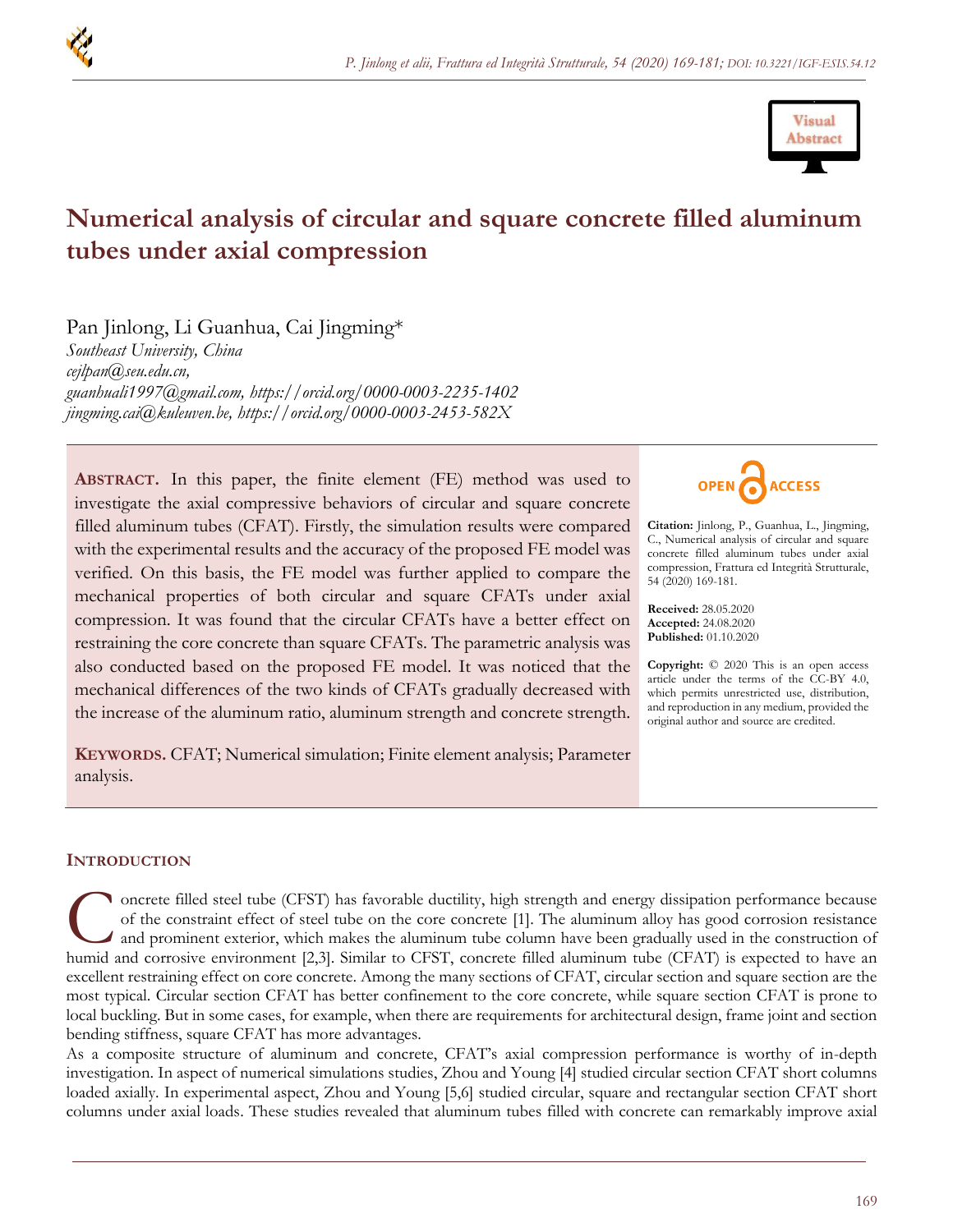

compressive strength of the section and bring better corrosion resistance, while the presence of core concrete can significantly alleviate and delay local buckling of aluminum tubes.

Some experiments and numerical simulations on CFATs' bearing capacity have been carried out. Gardner and Ashraf [7] first put forward the non-linear material model of aluminum alloy materials. On this basis, Wang et al. [8] studied the bearing capacity and stiffness of circular aluminum tube concrete column under axial compression through experiments and numerical simulations. It was concluded that circular CFAT specimen had good bearing capacity and ductility as conventional CFST specimen. Compared with experimental data, general design rule cannot give a good prediction, so Zhou and Young [4,6] put forward a design criterion of square and circular CFAT's bearing capacity under axial compression, as shown in Eq. (1)

$$
P_p = A_a f_y + 0.85 A_c f_c + \eta A_c f_y \tag{1}
$$

where  $P_p$  is the proposed strength of CFAT;  $A_a$  denotes the full cross section area of aluminum tube;  $f_p$  is 0.2% proof

stress of aluminum;  $A_c$  is the area of core concrete;  $f_c$  is the cylinder strength of concrete;  $\eta$  is a geometric parameter.

Nevertheless, due to the limitation of the scale and conditionality of the CFAT axial compression test, there is no uniform compression standard. There exist mechanical differences between square and circular CFATs, but current researches on the comparison of axial compression performance of circular and square CFATs are very limited.

In this paper, mechanical properties of circular and square CFAT under axial compression were studied by numerical simulation. Compared with the above researches, this research has following improvements:

(1) In order to make the comparison of compression test on two kinds of CFATs more meaningful, this experiment ensured that the material type and material consumption of two CFATs were consistent except for the difference of cross-section geometry. Under this condition, the compression of two CFATs was comparable.

(2) In this study, by comparing the interaction between aluminum tube and core concrete of two CFATs, essential differences of stress mechanism between circular and square CFAT under axial load were revealed.

(3) In the comparison of two kinds of CFATs in whole load-displacement process, it was clearly shown that the behavior of circular and square CFATs under axial load was different.

(4) Three parameters (core concrete strength, aluminum strength and aluminum ratio) were set. On the basis of parameter study, the trend of variation of parameters was analyzed.

The practicability of ABAQUS software was proved, and then the mechanical properties of two kinds of CFATs under axial compression were compared by ABAQUS software. The research in this paper provided a reference for engineering application of CFAT and pointed out ideas for optimization design.

#### **RELIABILITY OF FINITE ELEMENT MODELING**

#### *Constitutive model of aluminum material*

lastic-plastic model was applied to describe constitutive behavior of aluminum. It is assumed that aluminum have isotropic constitutive behavior. Based on the compression concern and extensive usage of aluminum [9,10], it can be specifically described as Ramberg-Osgood formula and its extension, as shown in Eq. (2) and Eq. (3) E<sub>onsum</sub>

For 
$$
\sigma \le \sigma_{0.2}
$$
:  $\varepsilon = \frac{\sigma}{E_0} + 0.002 \left(\frac{\sigma}{\sigma_{0.2}}\right)^n$  (2)

For 
$$
\sigma > \sigma_{0.2}
$$
:  $\varepsilon = \frac{\sigma - \sigma_{0.2}}{E_{0.2}} + (0.008 - \frac{\sigma_{1.0} - \sigma_{0.2}}{E_{0.2}}) (\frac{\sigma - \sigma_{0.2}}{\sigma_{1.0} - \sigma_{0.2}})^{n'_{0.2,1.0}} + \varepsilon_{0.2}$  (3)

where  $\varepsilon$  and  $\sigma$  represent the strain and stress of aluminum tube,  $\sigma_{0.2}$  and  $\sigma_{1.0}$  are 0.2% and 1.0% proof stress,  $\varepsilon_{0.2}$ is the strain at  $\sigma_{0.2}$ .  $E_0$  and  $E_{0.2}$  are aluminum materials' Young modulus and tangent stiffness at  $\sigma_{0.2}$  respectively.  $n_{0.2,1.0}^{'}$ is a strain hardening coefficient, representing nonlinearity extent of the stress-strain response, which is taken as 4.5 for T4, T5 and T6 temper materials [7]. According to EN 1999-1-1 [3], it is suggested that the usage of  $70000 N/mm^2$  for young's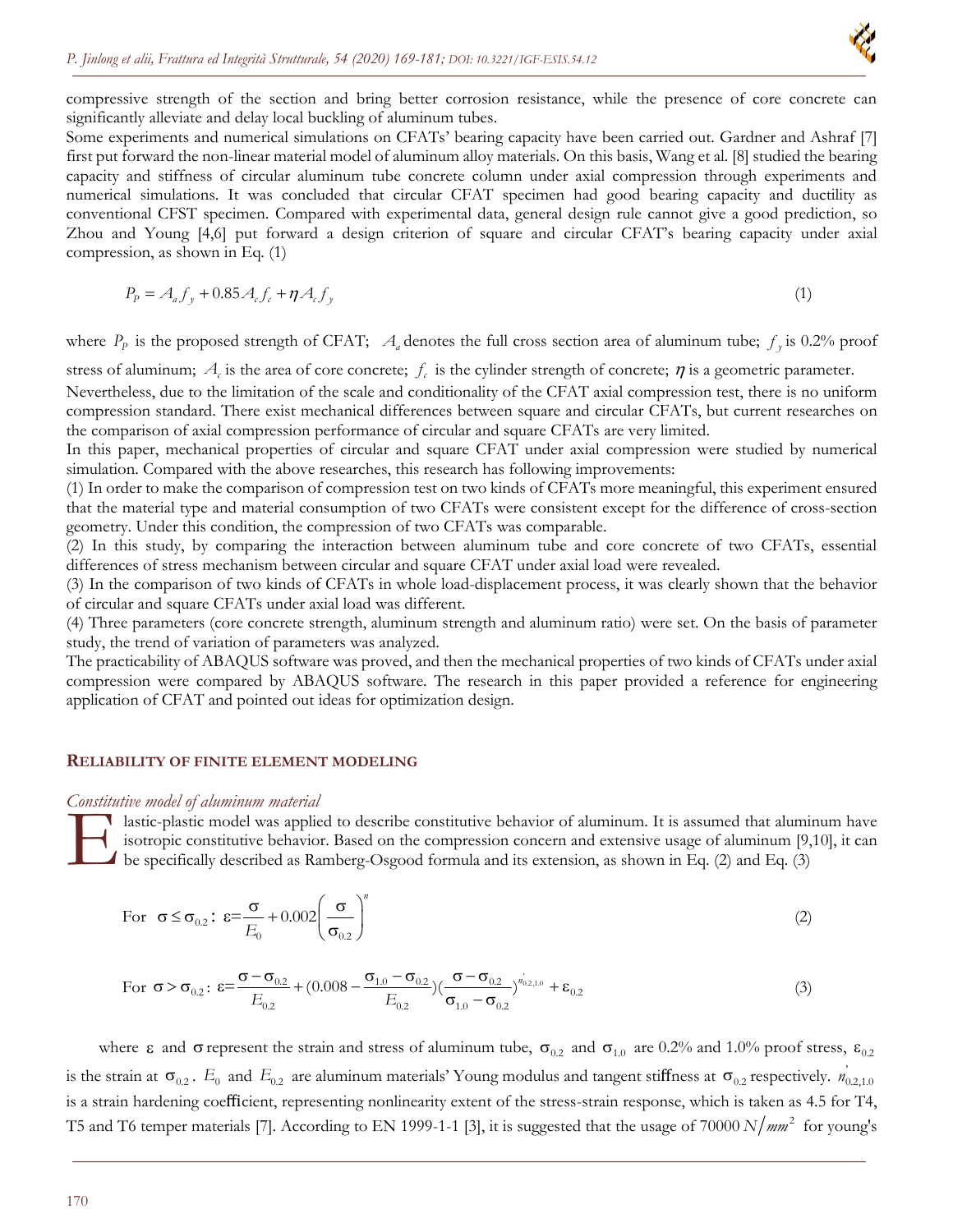

modulus of aluminum and 0.3 for Poisson's ratio is acceptable. Representative material stress-strain graph for aluminum is shown in Fig. 1 (a) in order to see the constitutive relationship more intuitively.

#### *Constitutive model of concrete*

Because of the similarity of the mechanical properties between CFAT core concrete and CFST core concrete [5], the stressstrain model for CFST's core concrete proved by Han et al. [11,12] can be used for concrete of CFAT. Therefore, the core concrete model in CFST was used as core concrete model of CFAT reasonably, as shown in Eq. (4)

$$
m = \begin{cases} 2n - n^2, n \le 1 \\ \frac{n}{\beta_0 (n-1)^n + n}, n > 1 \end{cases}
$$
 (4)

where  $m = \sigma / f_c$ ,  $n = \varepsilon / \varepsilon_0$ ;  $f_c$  represents concrete cylinder compressive strength;  $\varepsilon$  and  $\sigma$  denotes the strain and stress of concrete respectively;  $\varepsilon_0$  is the strain where maximum equivalent of concrete stress is obtained.  $\eta = 2$  is for circular section,  $\eta = 1.6 + 1.5/n$  is for square and rectangular section.  $\beta_0$  is a model calculation parameter and it is given in Eq. (5) and Eq.  $(6)$ 

For circular CFAT: 
$$
\beta_0 = (2.36 \times 10^{-5})^{[0.25 + (\xi - 0.5)^7]} \times (f_c^{'})^{0.5} \times 0.5 \ge 0.12
$$
 (5)

For square CFAT: 
$$
\beta_0 = \frac{(f_c')^{0.1}}{1.2\sqrt{1+\xi}}
$$
 (6)

where  $\xi$  is a confinement factor. According to ACI 318-11 [13], 4730 $\sqrt{f_c'}$  and 0.2 are recommended for elastic modulus and Poisson's ratio of concrete, respectively. In addition, Representative material stress-strain graphs for concrete are shown in Fig. 1 (b).



Figure 1: Material stress-strain graphs for CFAT: (a) Representative material stress-strain curve of aluminum; (b) Representative material stress-strain curves of concrete

#### *Element type, boundary condition and loading mode*

ABAQUS [14] was selected as the calculation software. Eight-node 3D solid element (C3D8) was used to simulate concrete part, and four-node conventional plate shell element (S4R) was used to simulate aluminum tube. Two rigid elastic blocks with large rigidity were used to simulate the plates at both ends, which had negligible deformation. "Hard contact" was chosen for the contact relation between end-plates and concrete part, while "Tie" was chosen for the contact relation between end-plates and aluminum tube. In this way, both displacements and rotation angles of contact elements were guaranteed to be the same. As it's known to us, there is no contact pressure between aluminum tube and concrete unless one surface contacts the other. In order to simulate this characteristic, "hard contact" was also used in the normal direction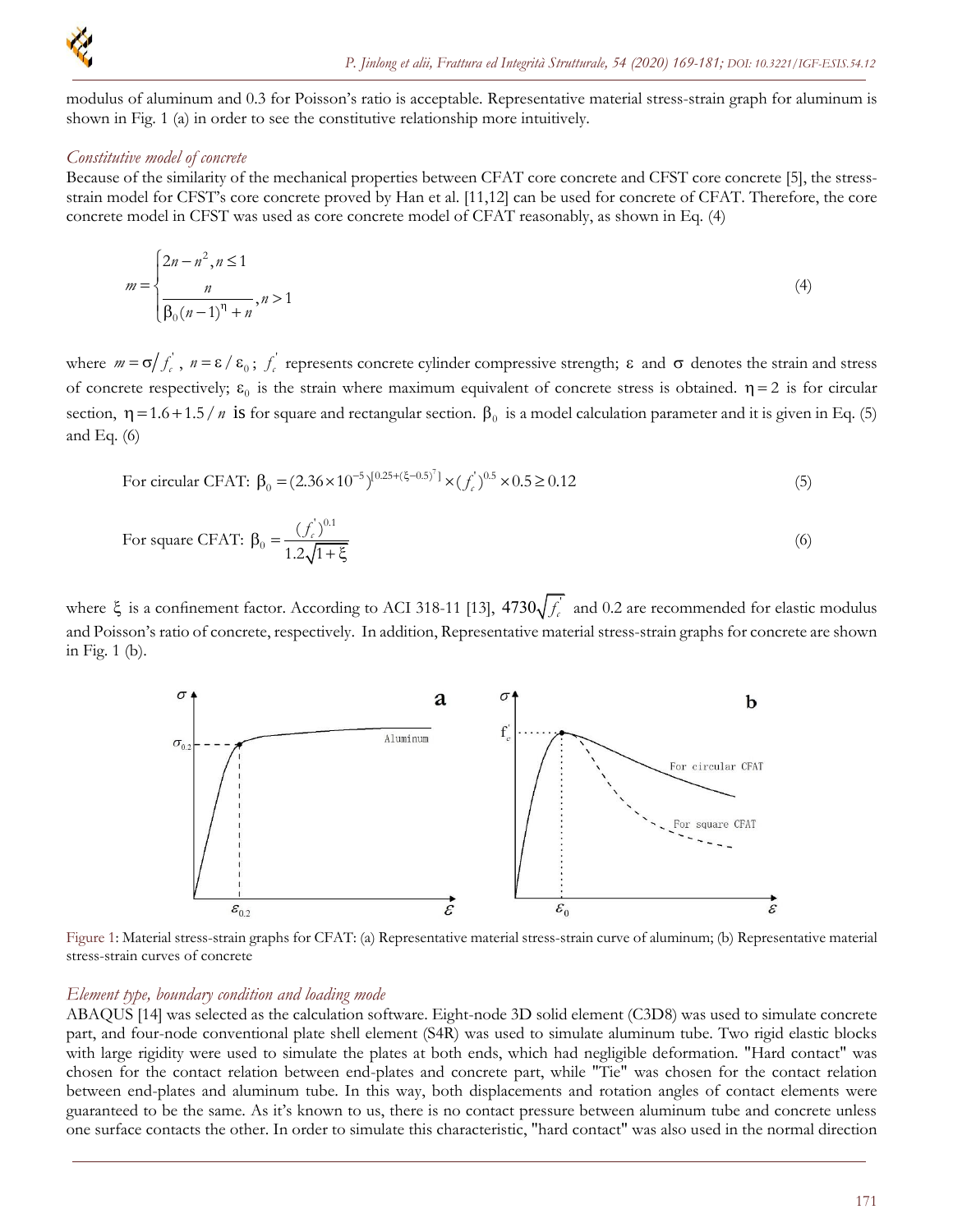

of contact surfaces between aluminum tube and core concrete, which allowed contact surfaces to separate from each other after contact. Schneider [15] took 0.25 for friction coefficient of the contact surfaces. Because of the slight effect of bonding between aluminum tube and core concrete and inadequate testing on these mechanical properties, 0.25 was taken as friction coefficient for CFATs in consideration of smoother contact surface between aluminum tube and concrete.

## *Verification of the finite element model*

Zhou et al. [5,6] studied axial compression performance of circular and square CFATs. Through their experiments of several specimens, the influence of aluminum tube shape, wall thickness and concrete strength on CFAT's ultimate strength was been studied. Material properties of aluminum tube specimens in Zhou and Young's tests were determined by tensile coupon tests according to American Society for Testing and Materials Standard [16], which requests tensile tests in a displacementcontrolled MTS (machinal tractor station) testing machine using friction grips. Material properties of concrete in their tests were determined by standard cylinder tests. The concrete cylinder dimensions and test procedure conformed to the American Specification [17]. Because the mean value of their measured concrete strength had a relatively small coefficient of variation (COV), The number of specimens per tested column type is one in Zhou and Young's tests [5,6].

| Label of<br>specimen | D(mm)              | T(mm) | $\sigma_{02}$ (MPa) | $\sigma_{\nu}$ (MPa) | $E_0$ (GPa) | $f_c$ (MPa) | $E_c$ (GPa) |
|----------------------|--------------------|-------|---------------------|----------------------|-------------|-------------|-------------|
| C <sub>1</sub>       | 150.1              | 2.53  | 267.9               | 282.9                | 64.9        | 44.8        | 31.7        |
| C <sub>2</sub>       | 50.0               | 3.13  | 238.4               | 259.1                | 66.1        | 44.8        | 39.6        |
| S <sub>1</sub>       | $88.0 \times 88.0$ | 1.76  | 246                 | 263                  | 67.3        | 108.6       | 49.3        |
| S <sub>2</sub>       | $100 \times 44.1$  | 1.57  | 263                 | 284                  | 68.1        | 74.4        | 40.8        |

Table 1: Specimen parameters (D: Diameter or length, T: Thickness of the aluminum tube,  $\sigma_{0.2}$ : 0.2% proof stress of aluminum,  $\sigma_u$ : tensile strength of aluminum,  $E_0$ : Initial Young's modulus of aluminum,  $f_c$ : Compressive strength of concrete,  $E_c$ : Young's modulus of concrete).

In this study, experimental values of the specimens (C1, C2, S1 and S2; "C" stands for circular CFAT, "S" stands for square CFAT) were compared with simulated results, therefore, finite element model could be verified. Detailed parameters of four groups of test pieces are given in Tab. 1. The comparison between calculated load-displacement (L-D) curves and experimental results is shown in Fig. 2 and Fig. 3. It was found that the maximum error between simulation data and experimental values can be controlled within 8.5%, and simulation values were relatively smooth. On the whole, the simulation values attain a good agreement with the outcome of experiments.



Figure 2: The experimental and simulation L-D curves of circular CFAT.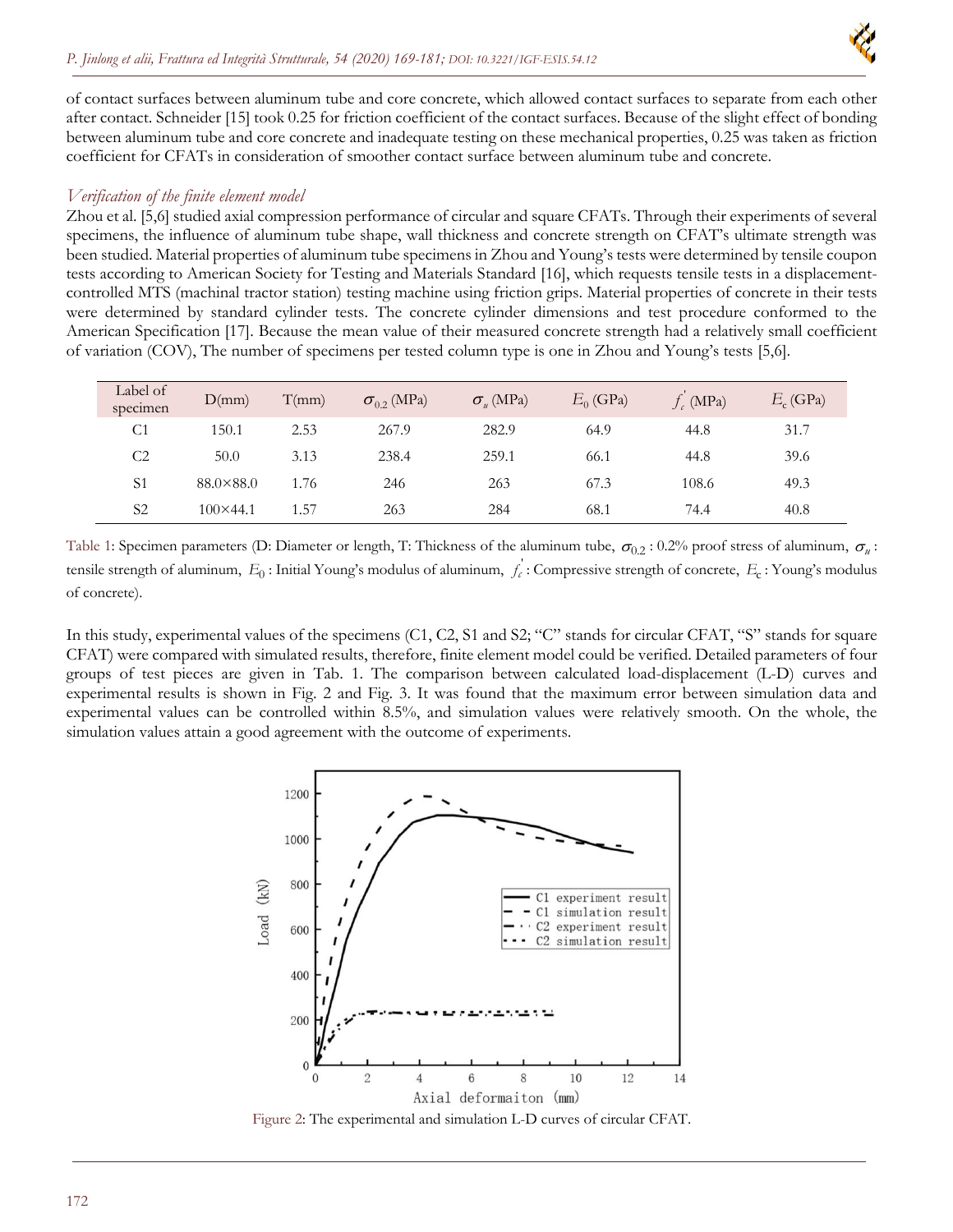

Figure 3: The experimental and simulation L-D curves of square CFAT.

## **COMPARATIVE STUDY**

n the comparative study, two kinds of CFATs were designed, as shown in Fig. 4. It was shown that these two CFAT columns were rigorously the same except for geometric difference by simple calculating. According to GB50010-2010 [18], C30 was set for concrete and nominal value of concrete cube compressive strength can be read from grade of The comparative study, two kinds of CFATs were designed, as shown in Fig. 4. It was shown that these two CFAT columns were rigorously the same except for geometric difference by simple calculating. According to GB50010-201 measured after curing to 28 days under standard curing conditions (temperature around 20 ℃, relative humidity above 95%), where "C30" indicates 30 MPa, and "C40" indicates 40 MPa. The elastic modulus could be calculated by  $4730\sqrt{f_c^2}$ ., which was described above. What's more, a common kind of aluminum alloy 6063/T6 was used for the tube. The material composition of circular and square CFAT was the same, and both circular and square CFAT were 800 mm high.

# *Typical failure model*

After calculation and post-processing by ABAQUS software, the failure modes of circular CFAT and square CFAT under axial compression are shown in Fig. 5. It is clearly found that circular CFAT changed into drum-like shape, that is, the middle of circular CFAT is thicker than both ends of column, and local buckling was not be discovered; while square CFAT not only have local buckling at the two ends near the plates, but also expand in the middle part apparently. The middle section of circular CFAT and square CFAT damaged by axial compression are shown in Fig. 6. It is obvious that the core concrete area of circular CFAT is in close contact with aluminum tube. However, the core concrete of square CFAT only keeps contact with aluminum tube at four corners and the separation of core concrete and aluminum tube occurs in other position.



Figure 4: Design dimension of cross section for circular and square CFAT.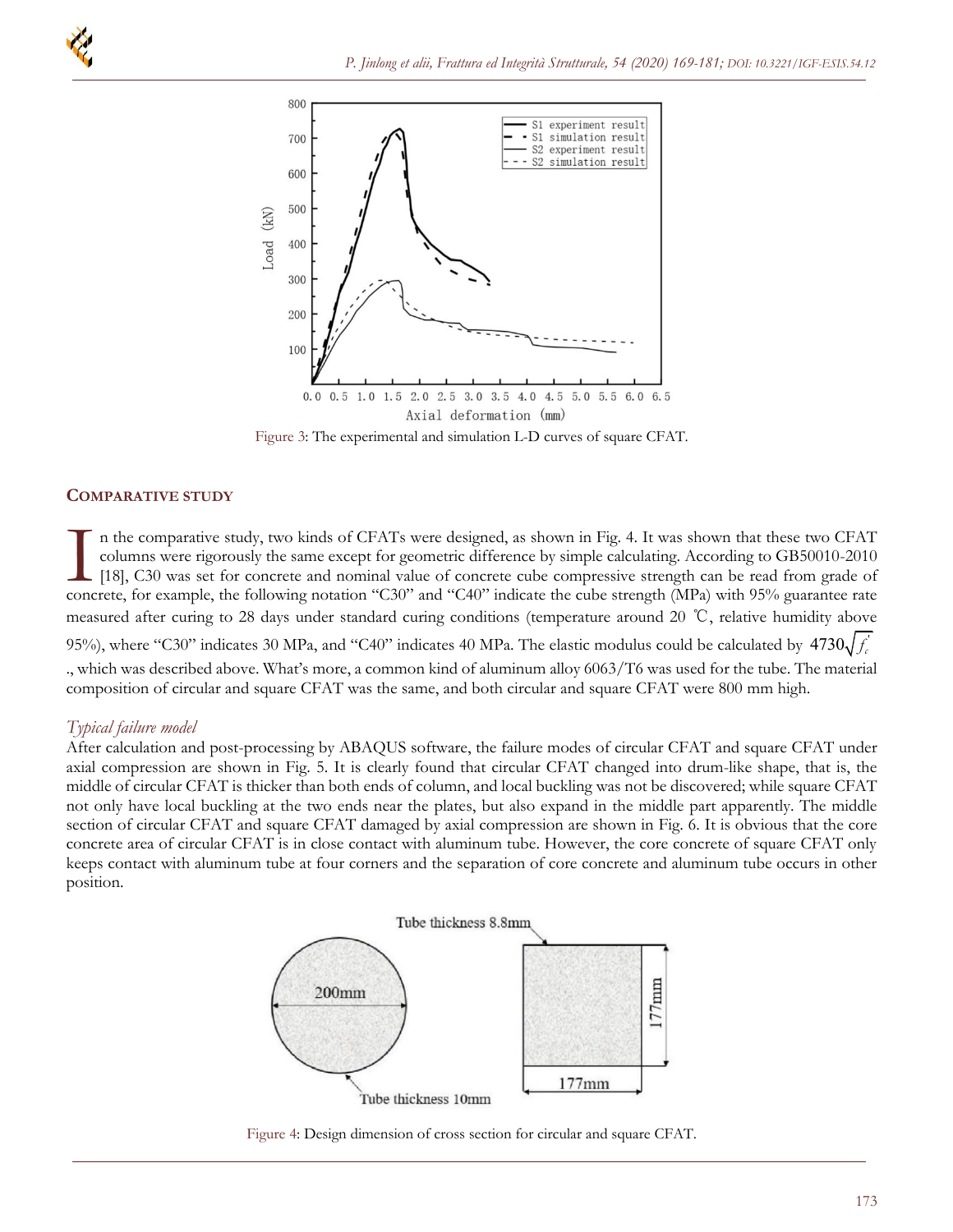



Figure 5: Failure model of circular and square CFST under axial compression



Figure 6: Middle section of circlar and square CFAT damaged by compression

### *Interaction characteristics between aluminum tube and core concrete*

As shown in Fig. 7, three different points were selected for the core concrete of circular CFAT, which named A, B and C. Similarly, three different points were for square CFAT, namely A', B' and C'. It is worth noting that these six points are located in or near the middle of each CFAT. Since it was interesting in the stress state at the local buckling of square aluminum tube, D' point was added to the local buckling. In addition, circular CFAT had no local buckling in aluminum tube, so there was no such D point corresponding to it.



Figure 7: Point location of each CFAT's core concrete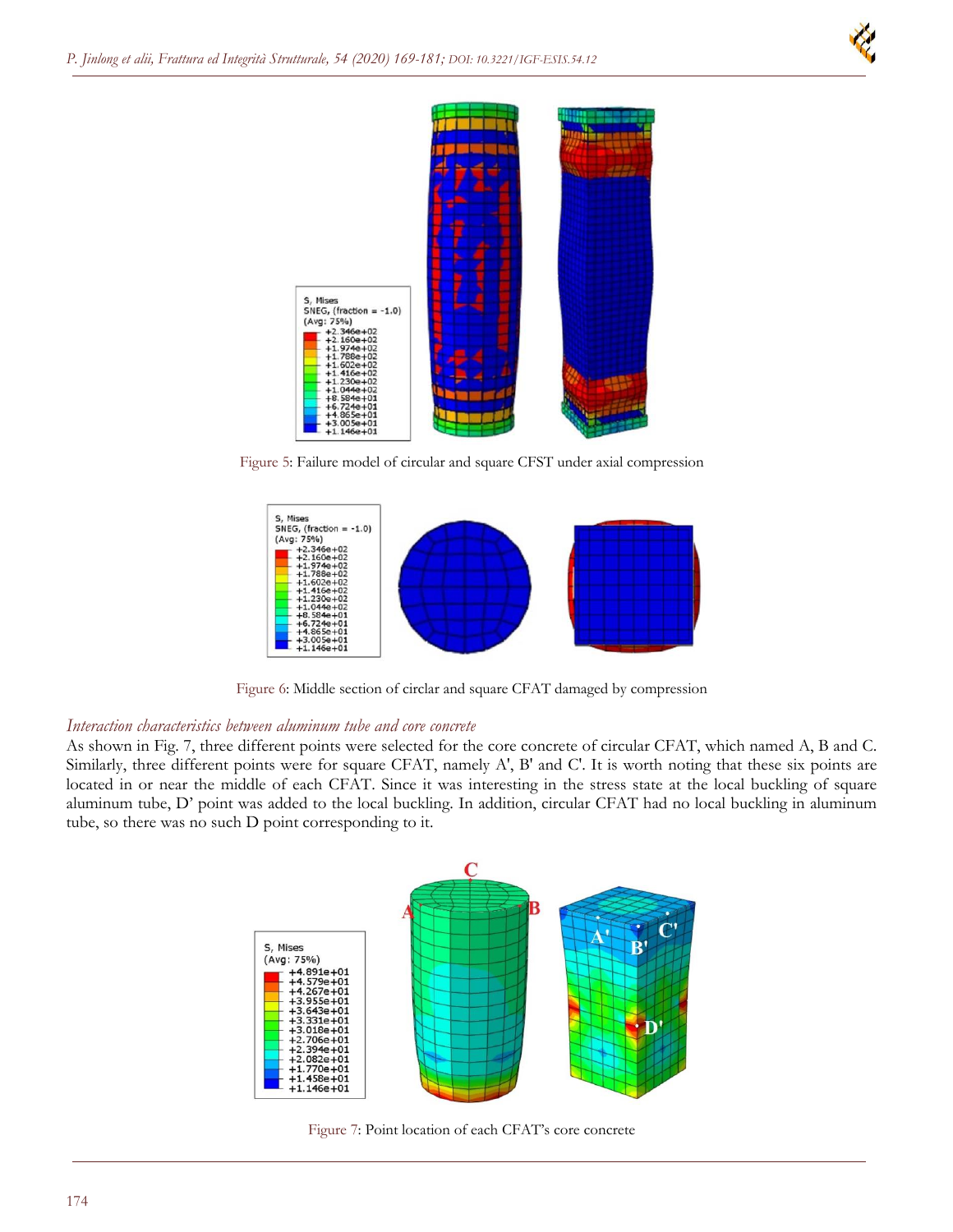The contact stresses at these six points are shown in Fig. 8. The performances of contact stresses in point A, B and C were almost the same. It was found that the smooth curves of A, B and C was zero at the initial stage until the axial deformation was about 5mm. This is because the Poisson's ratio of aluminum tube was larger than that of concrete at the beginning, which led to the lateral expansion of aluminum tube larger than that of core concrete, so there was no contact stress between them. With the increase of the axial deformation, concrete in the core area had cracks and obvious transverse plastic deformation. This made the Poisson's ratio of core concrete increased and exceeded that of aluminum, so that the interaction between aluminum tube and core concrete increased gradually. However, the performance of square CFAT was totally different from that of circular CFAT. Point A' and C' were in expansion area of aluminum tube, and contact stress of point A' and C' did not exist until the axial deformation reached 8mm, and then aluminum tube lost contact with concrete due to the expansion of aluminum tube. Point B' had contact stress at the beginning and the contact stress increased rapidly with axial deformation rose. This phenomenon could be explained by the fact that point B' located in the corner region. Then a declining segment appeared, which was because that core concrete had entered the stage of elastic-plastic deformation. Point D' was located in the area of depression of concrete, and the contact pressure gradually increased after local buckling of aluminum tube.



Figure 8: Contact stress of circular (A, B, C) and square (A', B', C',D') columns

### *Analysis of load-deformation histories*

Load-deformation curves of circular CFAT core concrete, square CFAT core concrete, aluminum tube of circular CFAT and aluminum tube of square CFAT are shown in Fig. 9.

Loading process could be divided into four stages distinctly by analyzing the above graphs:

Stage 1 (Points O-A): Linear elastic region. Two curves of circular CFAT and square CFAT almost coincided. At this stage, both CFATs remained linear elasticity. For circular CFAT, the pressure of core concrete at point A was about 70% of its peak value strength, while that of square CFAT was about 90%, which showed that square CFAT relied more on concrete at the early stage of loading.

Stage 2 (Points A-B or A- B'): The characteristic of this stage was described as rising load-displacement curves of two CFATs and continuous declined in the slope of the curves. In this stage, microcracks of core concrete developed constantly, which made the Poisson's ratio of concrete exceed that of aluminum tube. At point B or B ', the ultimate strength of two types of aluminum tubes was attained. Because circular section provided more constraint to the core concrete, two CFAT curves deviated incrementally. At the end of this stage, the axial pressure of circular CFAT was 1.3 times that of square CFAT.

Stage 3 (Points B-C or B'- C'): Axial pressure of both circular and square CFATs decreased gradually and axial deformation increased rapidly. Due to circular section's strong constraint on the core concrete, the reduction of curve of circular CFAT was less than that of square CFAT, and the process of circular CFAT in this stage was significantly longer than that of square CFAT. At point C or C ', the curves of both CFATs reached a low valley. At the end of this stage, the axial pressure of circular CFAT was 1.5 times that of square CFAT. It is indicated that the average slope of the curve at this stage can indirectly represent the ductility of CFAT, which is similarly described by ductility index (DI) in Zhao and Han's study [8]. The smaller the slope is, the worse the ductility is.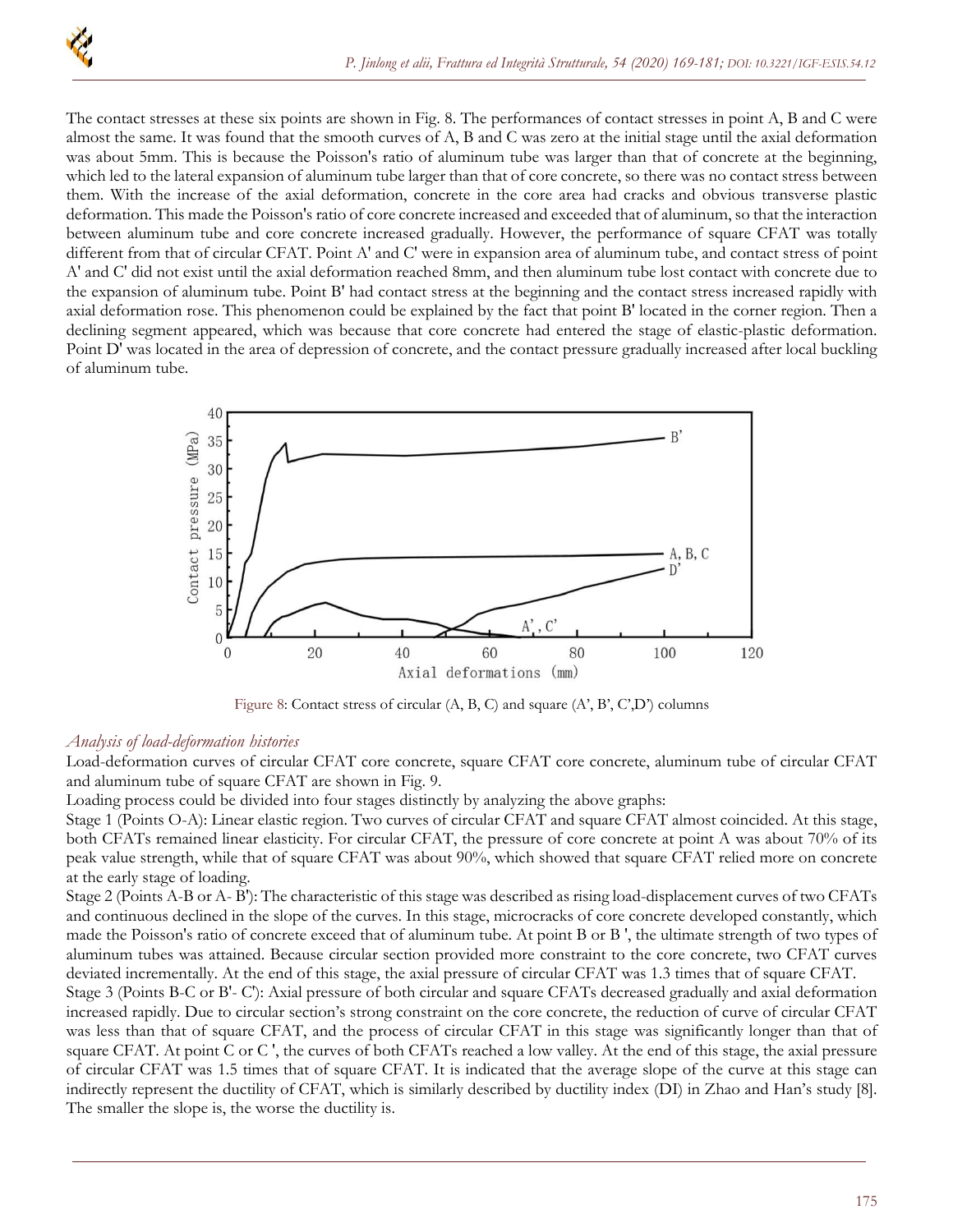

Stage 4 (Points C-D or C'-D'): Because the thickness of the aluminum tube was large enough, these two curves grew steady and slowly, which indicated that circular and square CFATs had good ductility. Finally, the axial pressure of circular CFAT was 1.6 times that of square CFAT.



Figure 9: Axial pressure-deformation curves of circular and square CFAT

It was found that the ultimate bearing capacity of circular CFAT was higher than that of square CFAT in the analysis of these four stages and circular CFAT had a better performance than square CFAT in restraining the core concrete. One main reason is that the contact stress distribution of circular CFAT is more uniform, which makes its core concrete under triaxial compression and the constraint effect of aluminum tube gets better. However, the core concrete of square CFAT is under complex stress state. Therefore, the above differences result in different performances of circular CFAT and square CFAT.

#### **PARAMETER ANALYSIS**

omparative parameters adopted in this paper were: core concrete strength, 0.2% proof stress of aluminum tube and aluminum ratio. In order to better compare the difference between circular CFAT and square CFAT, a parameter named pressure ratio ( $\lambda$ ) was defined.  $\lambda$  can be calculated by the following formula:  $\lambda = F_C/F_S$ , where  $F_C$  is the axial pressure of circular and  $F_s$  is the axial pressure of square CFAT. Pressure ratio  $\lambda$  of standard line represents that the axial pressure of the two CFATs is the same. It is obvious that the closer the curve is to the standard line, the more similar the mechanical properties of two kinds of CFATs are. C

### *Core concrete strength*

Different mechanical performance of circular and square CFATs under axial compression caused by the change of core concrete strength is shown in Fig. 10 and Fig. 11. With the increase of concrete strength, ultimate compressive strength of both CFATs increased, but the slope of the third segment of this curve became smaller, which meant the ductility decreased. In Fig. 12, with the increase of core concrete strength,  $\lambda$ -D curve was gradually close to the standard line, which meant that the performance of the two CFATs tended to be the same. This phenomenon was explained by the fact that the brittleness of concrete increased when compressive strength rose. Hence the ductility of circular CFAT decreased and became a component with certain brittleness like square CFAT.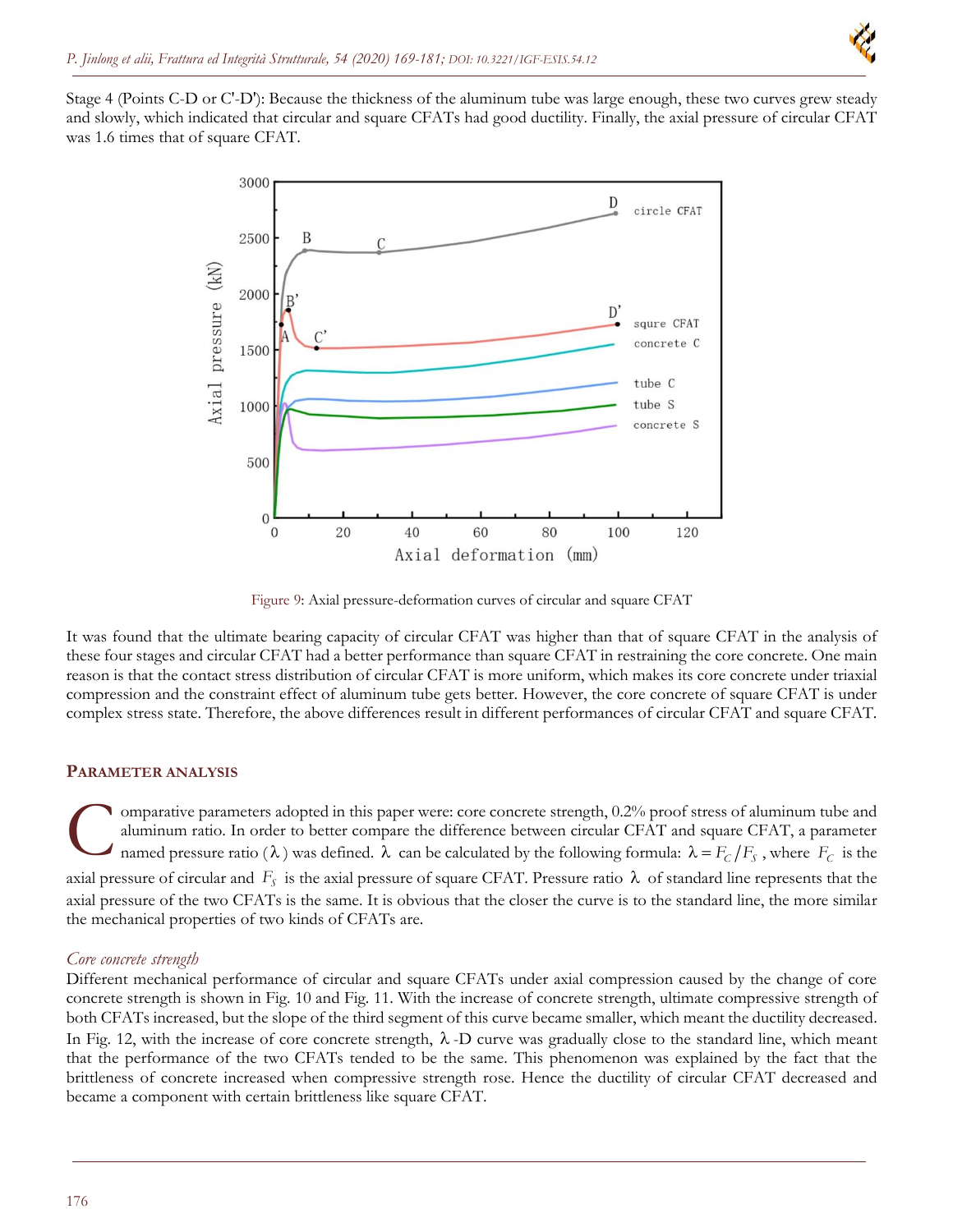

Figure 10: Influence of concrete strength on load-deformation curve of circular CFAT



Figure 11: Influence of concrete strength on load-deformation curve of square CFAT



Figure 12: Influence of concrete strength on  $\lambda$ -D curve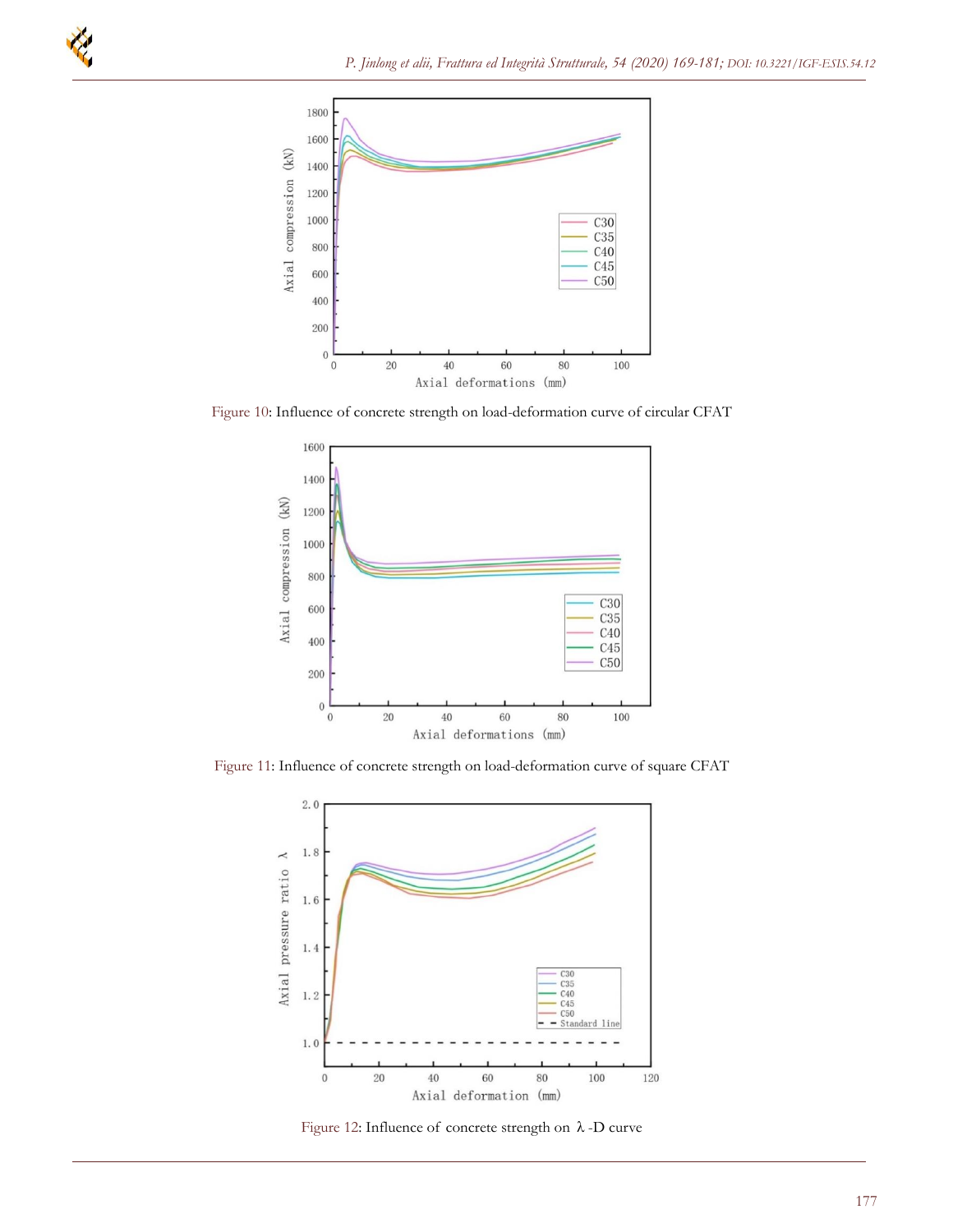

## *0.2% proof stress of aluminum*

Aluminum is a kind of non-linear material without a sharply defined yield point [7], so the universally accepted method of adopting the stress at 0.2% plastic strain (0.2% proof stress  $\sigma_{0.2}$ ) was used here. Several common kinds of aluminum materials were used for this simulation experiment: 5083/T6, 6063/T6, 6082/T6 and 7020/T6. According to GB/T 3880.2- 2012 [19], material specifications (0.2% proof stress and ultimate strength) of these kinds of aluminum are shown in Tab. 2. Under ideal condition, elastic modulus of the above aluminum is 70 GPa and Poisson's ratio is 0.34. It is noteworthy that the 0.2% proof stress increases in this order:5083/T6, 6063/T6, 6082/T6 and 7020/T6.

The transformations of mechanical properties under axial compression of two CFATs due to the change of 0.2% proof stress of aluminum are shown in Fig. 13 and Fig. 14. With the increase of the 0.2% proof stress of the aluminum, the ultimate compressive strength of these two CFATs increased, while descent segment of the third stage of the curve decreased or even disappeared. The  $\lambda$  - D curve was closer to the standard line with the increase of  $\sigma_{0.2}$ . This phenomenon shows that with the increase of  $\sigma_{0.2}$ , the performance of two CFATs gets closer, and the ductility is also improved.



circular CFAT

Figure 13: Influence of  $\sigma_{0.2}$  on load-deformation curve of Figure 14: Influence of  $\sigma_{0.2}$  on load-deformation curve of square CFAT



Figure 15: Influence of  $\sigma_{0.2}$  on  $\lambda$  -D curve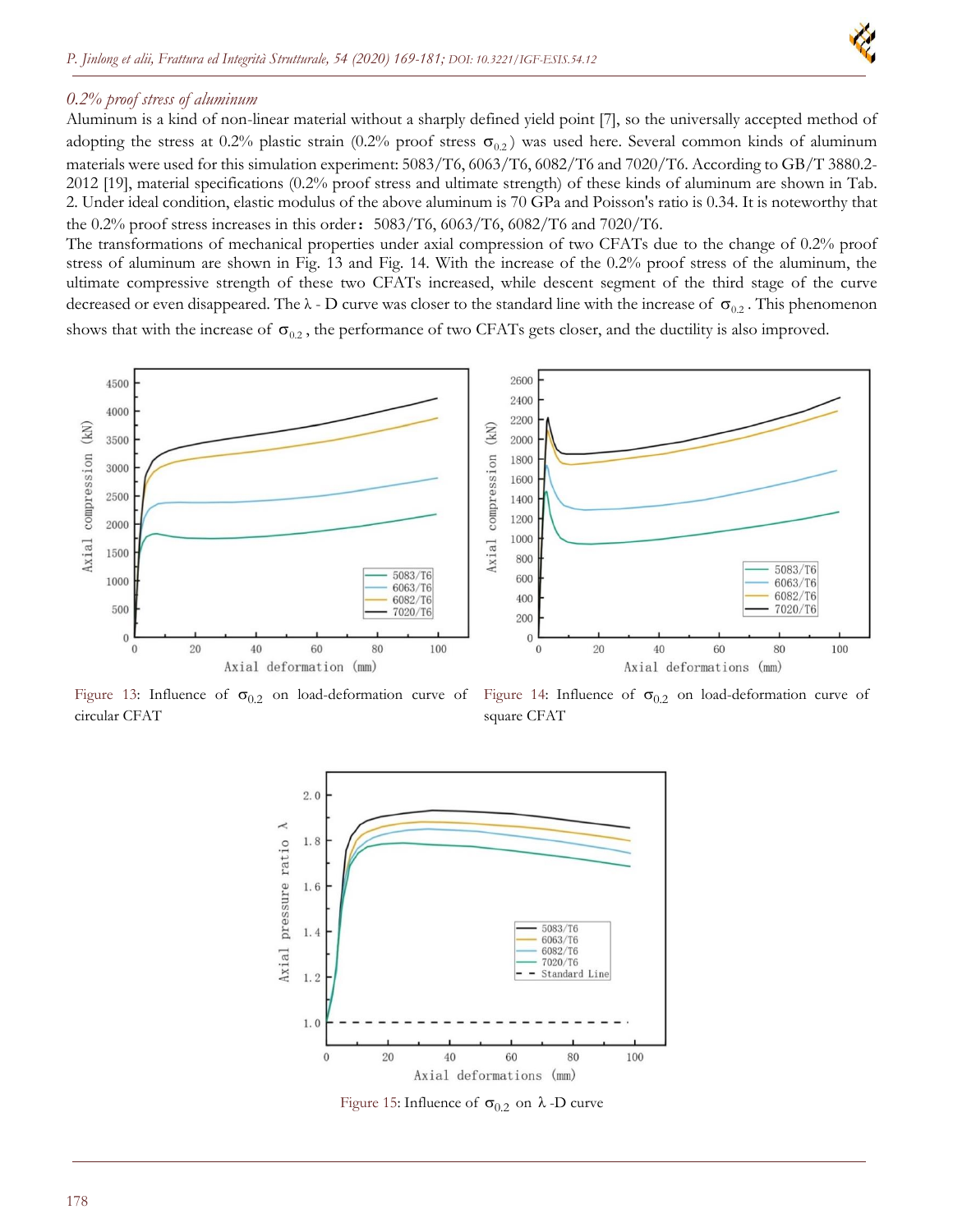

| Type                 | 5083/T6         |                  | 6063/T6        |                 | 6082/T6      |                 | 7020/T6         |
|----------------------|-----------------|------------------|----------------|-----------------|--------------|-----------------|-----------------|
| T(mm)                | $6.0 \sim 12.5$ | $12.5 \sim 40.0$ | $0.5 \sim 5.0$ | $5.0 \sim 20.0$ | $0.14 - 6.0$ | $6.0 \sim 22.5$ | $1.5 \sim 40.0$ |
| $\sigma_{0.2}$ (MPa) | 125             | 125              | 190            | 150             | 260          | 255             | 280             |
| $\sigma_{\mu}$ (MPa) | 275             | 275              | 240            | 230             | 310          | 300             | 350             |

Table 2: Material specifications of aluminum used in numerical analysis (sign convention is the same as Tab. 1).

#### *Aluminum ratio*

A significant parameter named Aluminum ratio ( $\alpha$ ) was defined by  $\alpha = A_A/A_C$  , where  $A_A$  was the cross-section area of aluminum tube,  $A_C$  was the cross-section area of concrete. As shown in Fig. 16 and Fig. 17, with the increase of  $\alpha$ , the ultimate bearing capacity of circular and square CFAT increased, and the slope of the third stage of the curves gradually increased too, which indicated an increase in ductility. λ-D curves kept approaching the standard line with the increase of  $\alpha$ , showing that the increase of  $\alpha$  made the performance of two CFATs closer, as shown in Fig. 18. In addition, it is worth noting that according to the four-stage theory mentioned above, the performance of circular CFAT with low  $\alpha$  is close to that of square CFAT; while the performance of square CFAT with high  $\alpha$  is close to that of circular CFAT. The inspiration for us is that increasing aluminum ratio can improve the ultimate bearing capacity of CFAT and reduce its brittleness in design of CFAT component.



Figure 16: Influence of  $\alpha$  on load-deformation curve of circular CFAT

### **CONCLUSIONS**

ased on the above results, the following conclusions are drawn:

(1) Finite element models of circular and square CFATs were established. Considering interaction between core concrete and aluminum tube as well as material nonlinearity, simulation values were basically consistent with **B** ased on the :<br>
(1) Finite eld<br>
concrete and<br>
experimental results.

(2) Study on interaction characteristics between aluminum tube and core concrete was conducted. It is found that the contact pressures between core concrete and aluminum tube of circular and square section CFATs with the same materials have different behavior. The local contact pressure of square CFAT is higher than that of circular CFAT, and the core concrete is under complex stress state. The contact pressure distribution of circular CFAT tube is more uniform.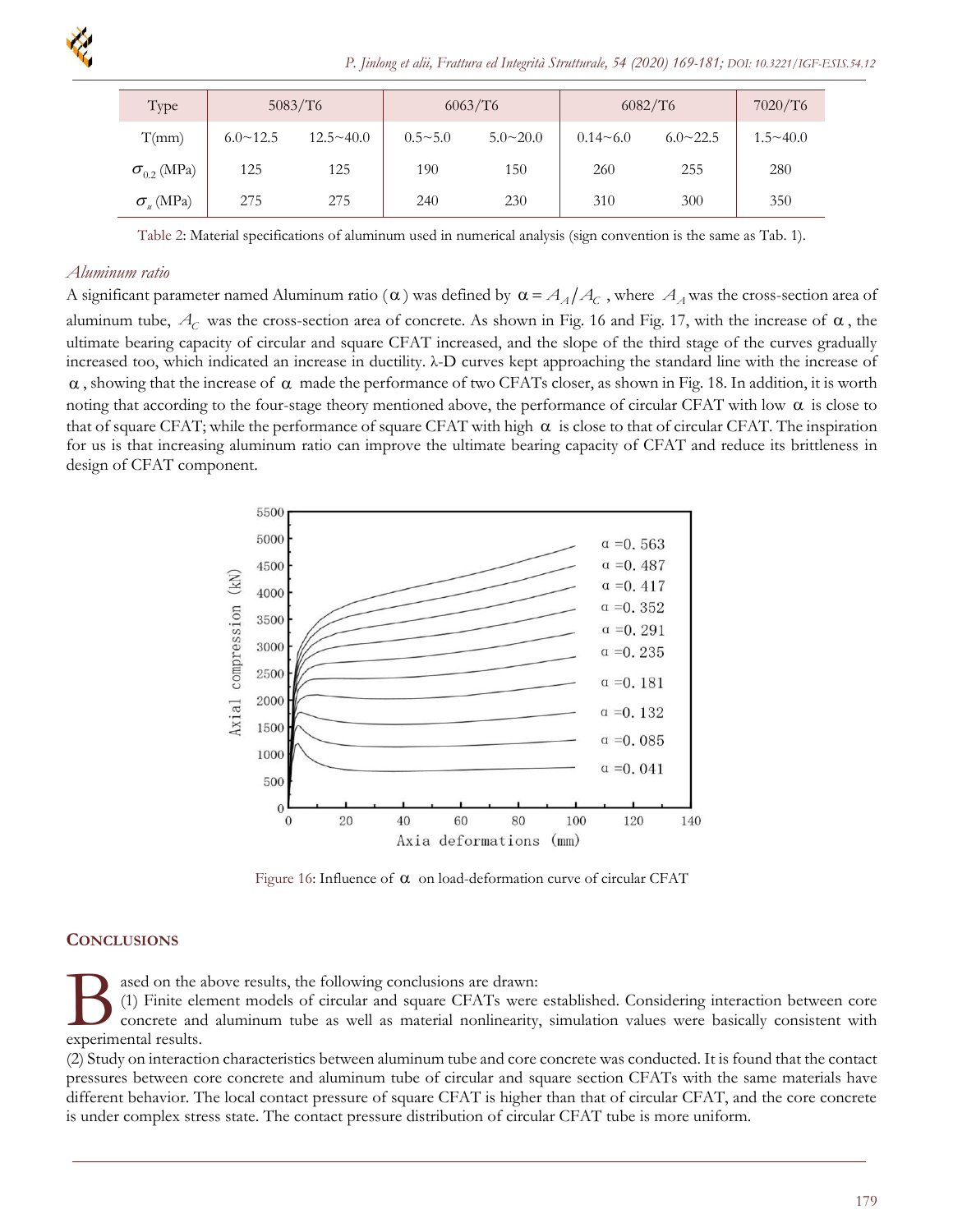



Figure 17: Influence of  $\alpha$  on load-deformation curve of square CFAT



Figure 18: Influence of  $\alpha$  on  $\lambda$ -D curve

(3) Axial compression-deformation curves of different part of circular and square CFATs were analyzed. Four stages exist in axial compression-deformation curves of circular and square CFATs. It is apparent that the aluminum tubes of circular and square CFATs have similar characteristic of mechanical stage, but core concrete of two kinds of CFATs performance differently.

(4) Influence of three parameters (core concrete strength, 0.2% proof stress of aluminum tube and aluminum ratio) on performance difference of circular and square section CFATs was investigated. It is indicated that the ultimate strength and ductility of these two kinds of CFATs increase as the increasing of either 0.2% proof stress of aluminum tube or aluminum ratio. With the increase of concrete strength, ultimate strength of circular and square CFATs increase, while the ductility decreases at the same time.